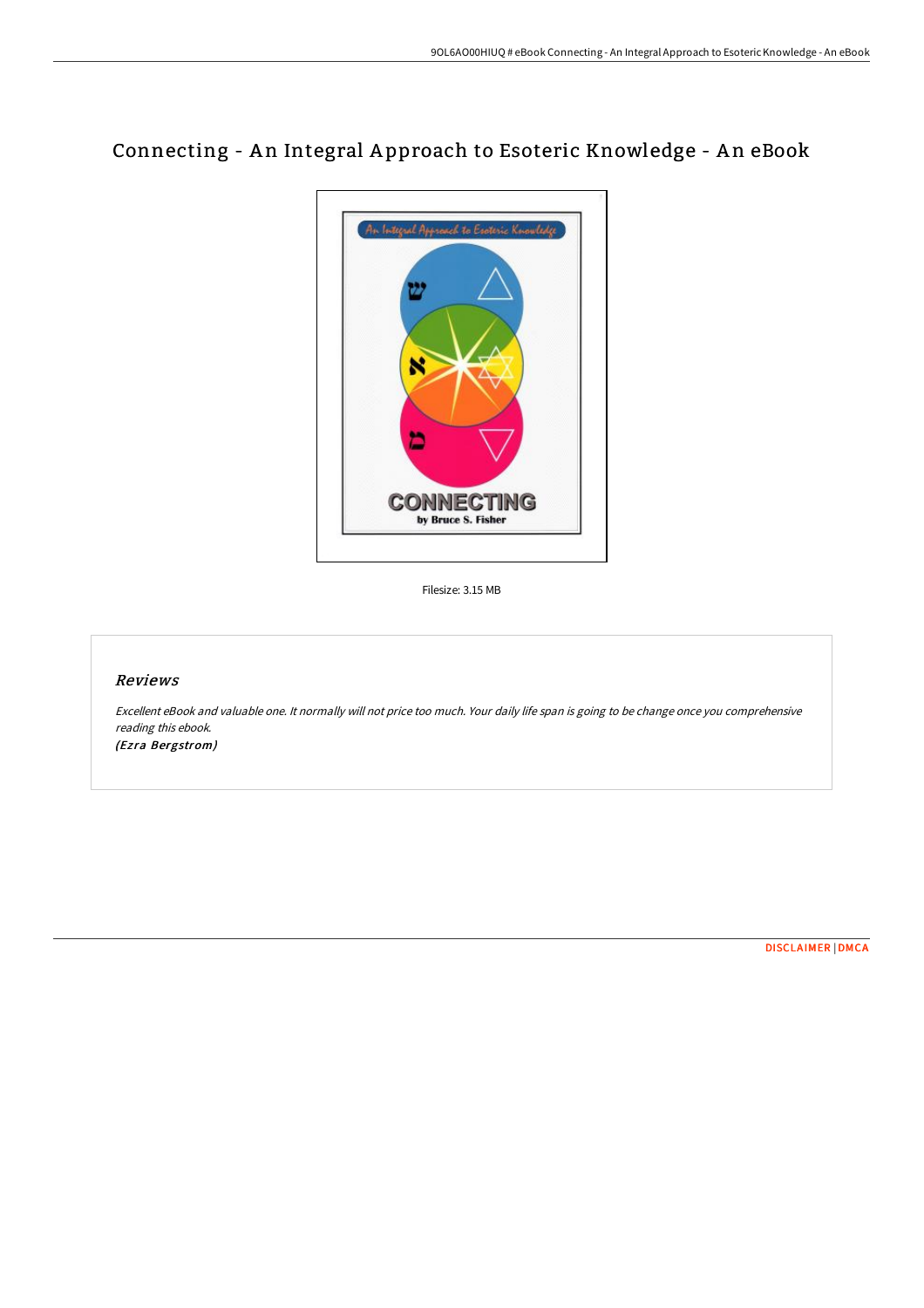## CONNECTING - AN INTEGRAL APPROACH TO ESOTERIC KNOWLEDGE - AN EBOOK



To save Connecting - An Integral Approach to Esoteric Knowledge - An eBook eBook, remember to click the web link under and download the ebook or have accessibility to other information that are highly relevant to CONNECTING - AN INTEGRAL APPROACH TO ESOTERIC KNOWLEDGE - AN EBOOK book.

Clarity Works, 2011. Audio Book (CD). Book Condition: New. Connectedness is at the root of an expanded consciousness and the expression of intelligence, wisdom and compassion. A major world problem is an inadequate connection of the animal nature with a guiding spiritual consciousness which provides a global viewpoint. A connection of this sort of any extent is what distinguishes the human being from the animal. Insufficiency of this connection renders a majority of people at our present stage of evolution little more than animals. The primal and mysterious Universal Life-Force is seen to be the Great Connection between First Cause or Spirit and First Matter; between Fire and Water; between Inner Subjective Self and Outer Objective Space. It is the agent behind all alchemical transmutations." Understanding through higher synthetic mind is the key to esoteric knowledge, while differentiating through lower analytical mind (essential to proper observation and the acquisition of exoteric knowledge) must be subservient to the former. The lower mind tends to become entangled with the desires, emotions and senses, and as such is often unreliable when attempting to evaluate the significance and reality of an event. Desires and emotions distract, while the senses deceive. This emotional-mental activity enervates and breaks down the physical body and depletes vitality, whereas the integrating and illuminating power of the higher mindthe Inner Knowerinvigorates and heals. This presentation is given in four parts: (1) Levels of Worlds, Consciousness and Being; (2) The Life-ForceThe Ultimate Connection; (3) The Theory and Practice of Alchemy; and (4) Practical Considerations in Spiritual Work. Appendices cover Evolutionary Cycles and Subtle Body Energy Fields. This is an eBook and is delivered as a data (PDF) CD packaged in a compact case. All sales are final.

Read [Connecting](http://digilib.live/connecting-an-integral-approach-to-esoteric-know.html) - An Integral Approach to Esoteric Knowledge - An eBook Online B Download PDF [Connecting](http://digilib.live/connecting-an-integral-approach-to-esoteric-know.html) - An Integral Approach to Esoteric Knowledge - An eBook